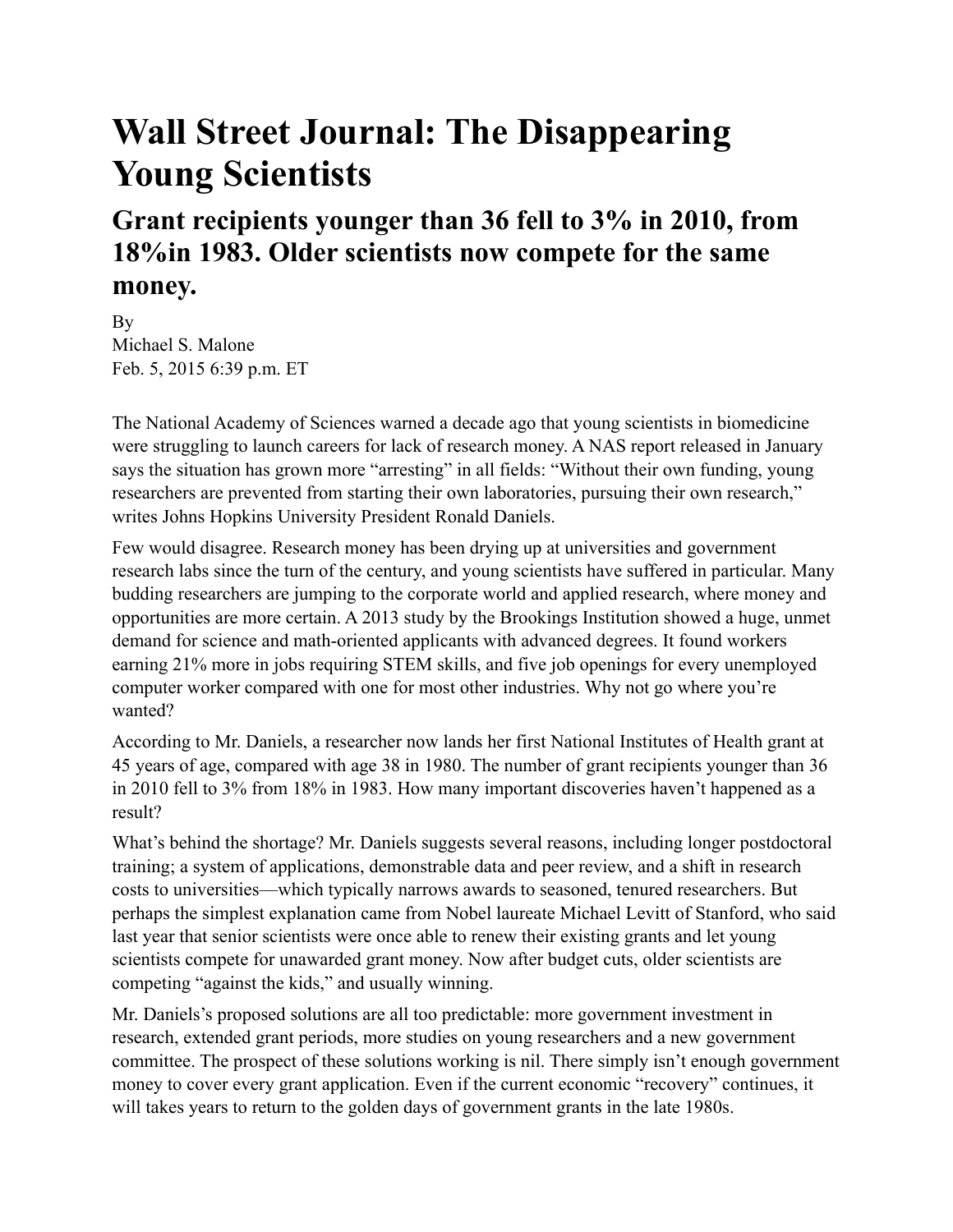

ENLARGE Photo: Getty Images/Blend Images

Amid trillions in national debt, there will not be much interest in spending more on obscure scientific research. If a Democratic Congress didn't spend more in the decade after the original NAS report, it's hard to believe a GOP Congress—which understandably believes the federal government can't do much of anything right—will increase grant funding.

So let's consider some plausible alternatives. One possibility was on display in November at the annual meeting of the Northern California Chapter of the Achievement Rewards for College Scientists Foundation, Inc., a national nonprofit of women volunteers that delivers grants to U.S. scholars in science, engineering and medical research.

Since its founding in 1958, ARCS has awarded nearly \$90 million to some 9,000 ARCS Scholars in more than 50 U.S. universities. This year's recipients are researching everything from ways to store and process the variations in the genomes of thousands of people to discovering how algae does a better job than land plants at fixing carbon to improve farm yields. It was a reminder that young scientists, seeing with fresh eyes, are more likely to make the truly great discoveries.

At the awards ceremony, 63 fellows from the Bay Area marched into the ballroom to the applause of donors, including San Francisco civic leaders, Silicon Valley executives and venture capitalists. For those few minutes, one could feel hopeful about the future of U.S. science.

The financial need is far greater than any foundation could meet, yet organizations such as ARCS may offer at least a temporary solution until robust economic growth returns. The foundation's